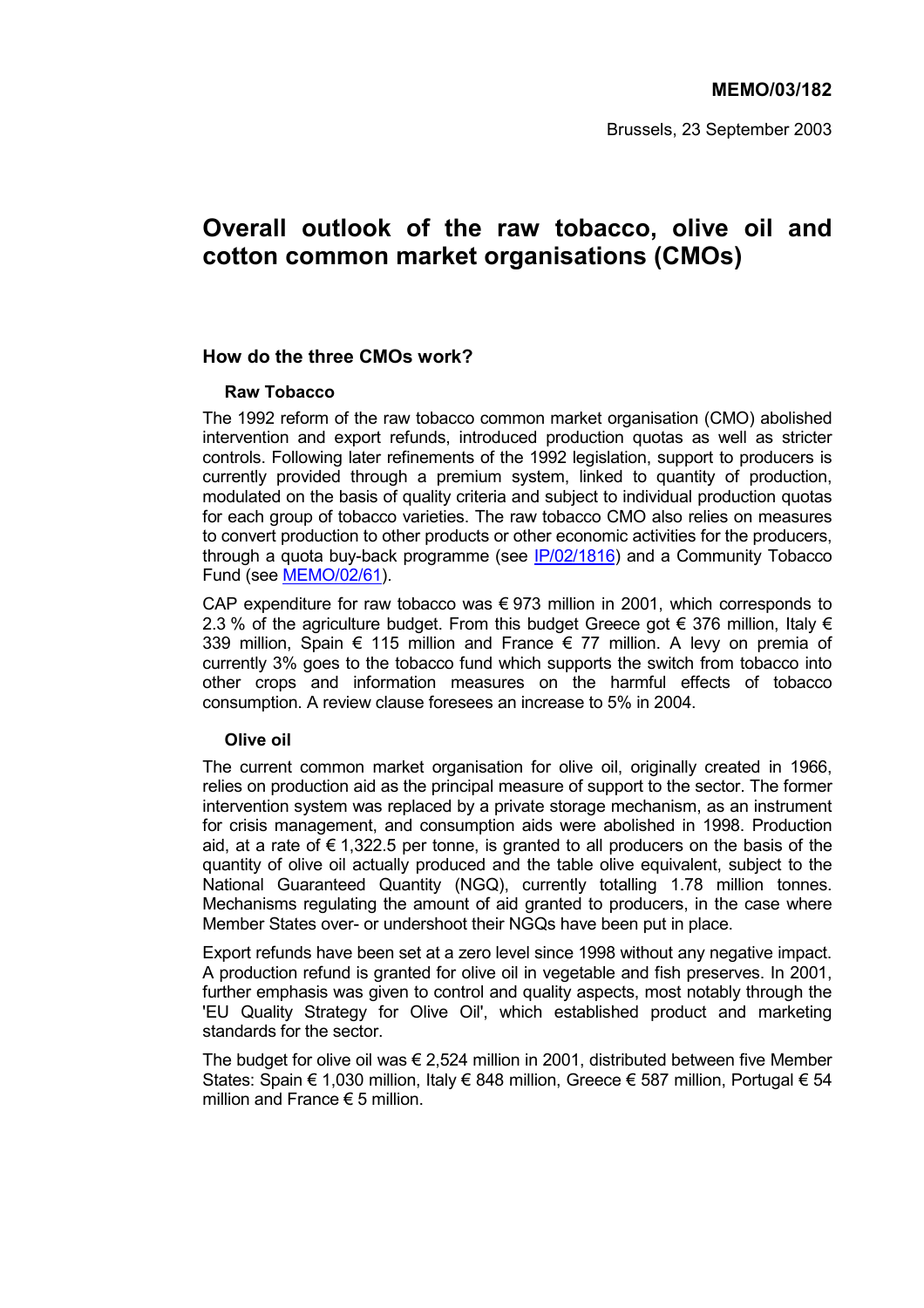#### **Cotton**

The cotton regime dates from the time of the accession of Greece into the European Community in 1981. The current regime is centred on a production aid per tonne of unginned cotton, subject to a National Guaranteed Quantity (NGQ) for each Member State. The level of the aid, granted to processors, who pay a minimum price to producers, is fixed periodically on the basis of the difference between a "guide price" and the world price. Since 1995/96, the "guide price" has been fixed at  $\epsilon$  1,063 per tonne, with a minimal price of  $\epsilon$  1,009.9 per tonne. The NGQ is fixed at 782,000 tonnes for Greece, 249,000 tonnes for Spain and 1,500 tonnes for other Member States. Adjustments can be made to the amount of aid paid out if production over- or undershoots the guaranteed quantities.

EU support for the cotton sector was  $\epsilon$  773 million in 2001,  $\epsilon$  543 million for Greece and  $\in$  190 million for Spain.

## **EU situation of the sectors**

#### **Raw tobacco**

Raw tobacco production, produced within quota restrictions (348,013 tonnes) represents 0.4 % of the EU agricultural output. In the last decade, there has been a decreasing trend in the volumes of EU raw tobacco production. Greece and Italy cover more than 75 % of EU raw tobacco production.

Over the last decade, there has been a reorientation towards the production of highquality varieties, an increasing specialisation per variety at farm and regional level, and prices of EU-produced raw tobacco at international and domestic level have increased. On the other side, the market price of raw tobacco is too low to cover the production costs and positive margins at grower level are currently allowed only by CAP direct payments.

Production of raw tobacco in the EU shows a remarkably high geographical concentration. Seven regions concentrate about 70 % of total holdings, 63 % of the areas under tobacco and 57 % of total gross income. In some districts, raw tobacco production accounts for more than 50 % of regional agricultural production.

The area under tobacco in the EU has been decreasing at a rate of 2.6 % per year, while the EU average yield has risen from 2 to 2.7 tonnes per hectare in the 1990s. The total number of farms with tobacco in the EU was 79,510 in 2000, following a ten year decline of 3.6 % per year. The average area per holding has increased from 1.4 ha in 1990 to 1.6 ha in 2000.

The raw tobacco sector employs a significant labour force, that is 126,070 annual working units (AWU), or 212,960 persons, corresponding to 2.4 % of total AWU employed in the EU agricultural sector. Family labour force is about 80 % of total labour force employed in the sector.

Problems of restructuring are still particularly acute in some areas where raw tobacco production plays a very important economic and social role. There, pulling out workers from the sector too rapidly could perhaps cause major social imbalances and rural depopulation if adequate measures to convert production to other crops or to create off-farm employment were not put in place.

The Commission Decision of 21 November 2001 which set the scene for allowing the phasing out of tobacco subsidies therefore also proposed to put in place simultaneous measures to develop alternative sources of income and economic activity for tobacco growers and workers (see IP/01/1623).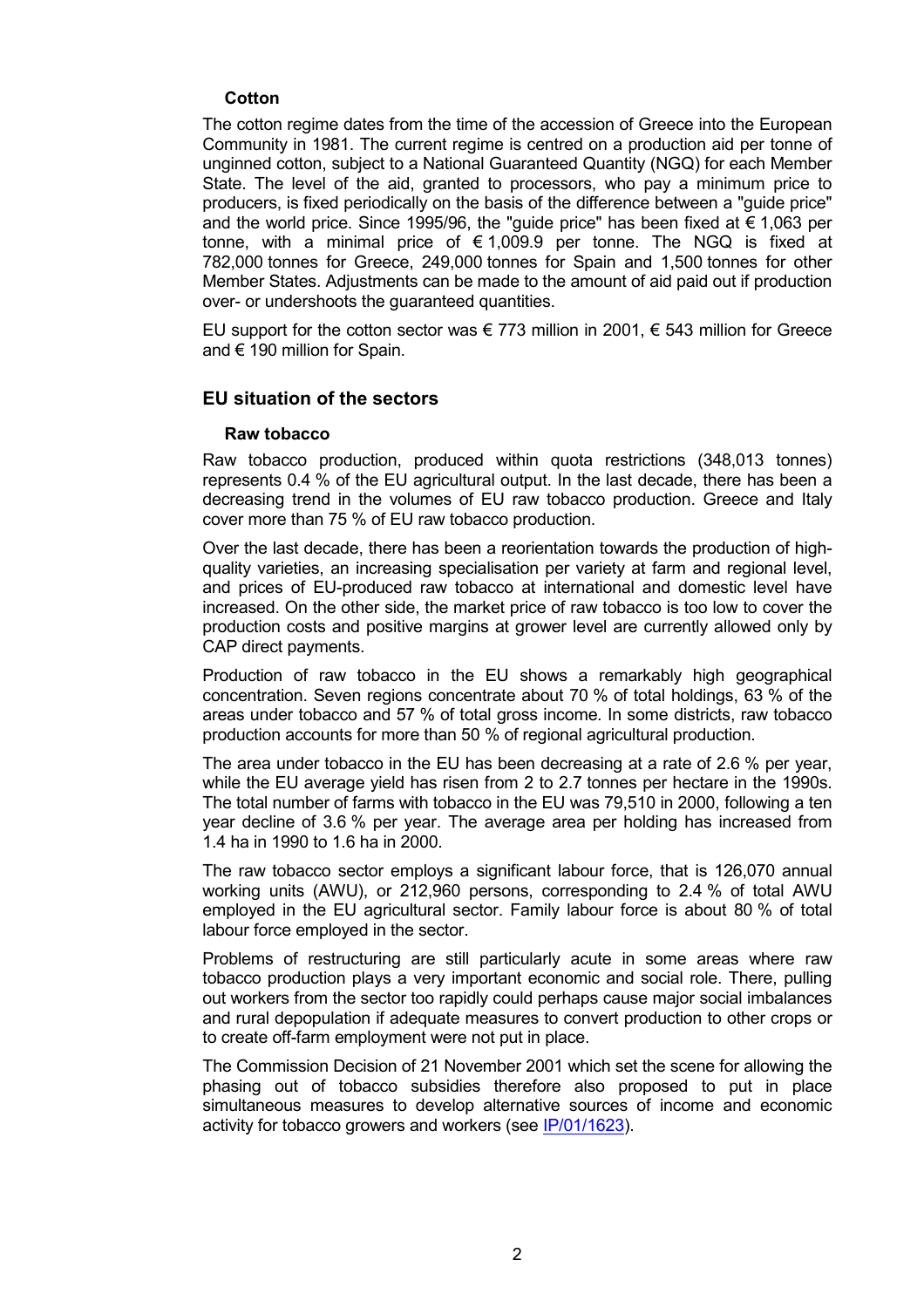#### **Olive oil**

The olive sector is a key element of the EU model of agriculture. In 1998/99, the area under olive groves in the EU was approximately 5.4 million hectares, that is, about 4 % of the utilisable agricultural area, of which 44.5 % were in Spain, 26.3 % in Italy, 18.8 % in Greece, 9.7 % in Portugal and 0.7 % in France. The sector involves about 2.5 million producers, roughly one third of all EU farmers, and is an important source of employment and economic activity in the main producer areas. Furthermore, olive production offers the advantage of providing seasonal employment in winter, complementary with other agricultural activities, and provides significant off-farm employment in the associated milling and processing industry.

The size of specialised olive holdings in the EU is relatively small but diverse, ranging from an average of 13.5 ha in Spain to 3.2 ha in Greece. Olive oil processing structures tend to reflect the mix of traditional olive groves and more intensively managed, modern plantations, found across the producing Member States. Consequently, the association that olive production has enjoyed with positive landscape features and environmental impacts in the areas where it is practised has started to be questioned. Traditional olive groves are valued for their role in combating desertification and promoting biodiversity. Abandonment of production in such holdings brings increased risks of fire and erosion.

#### **Cotton**

The cotton sector, despite being of limited significance to the EU as a whole, contributing only 0.5 % to the final agricultural output, has strong regional importance. Greece, with 79.4 % of the total EU production of 1.55 million tonnes of unginned (raw) cotton, receives 9.0 % of its final agricultural output from cotton while in Spain, the other main EU producer, cotton contributes 1.5 %. Production in other Member States (only in Portugal) is less than 1,500 tonnes.

Within the main producer Member States, there are even stronger distribution effects. After reaching a maximum land area under cotton of 440,000 ha in 1995, the vast majority of todayís 380,000 ha of land devoted to cotton production in Greece is located in three regions: Thessaly, Macedonia-Thrace and Sterea Ellada. In Spain, production is concentrated in Andalusia, mainly in the provinces of Seville and Cordoba. The total area under cotton cultivation in Spain, after reaching a maximum of 135,000 ha in 1988, has decreased to around 90,000 ha.

Cotton holdings in these regions are characterised by their large number (71,600 in Greece and 7,600 in Spain) and small size (Greece, 4.9 ha and Spain 12.0 ha). Most cotton producers in the two main producing Member States belong to producer organisations, which have a management and co-ordination role. At the processing level, a mixture of private enterprises and co-operatives assure the conversion of raw to usable cotton through the ginning process, by which the cotton fibres are separated from the cotton seed.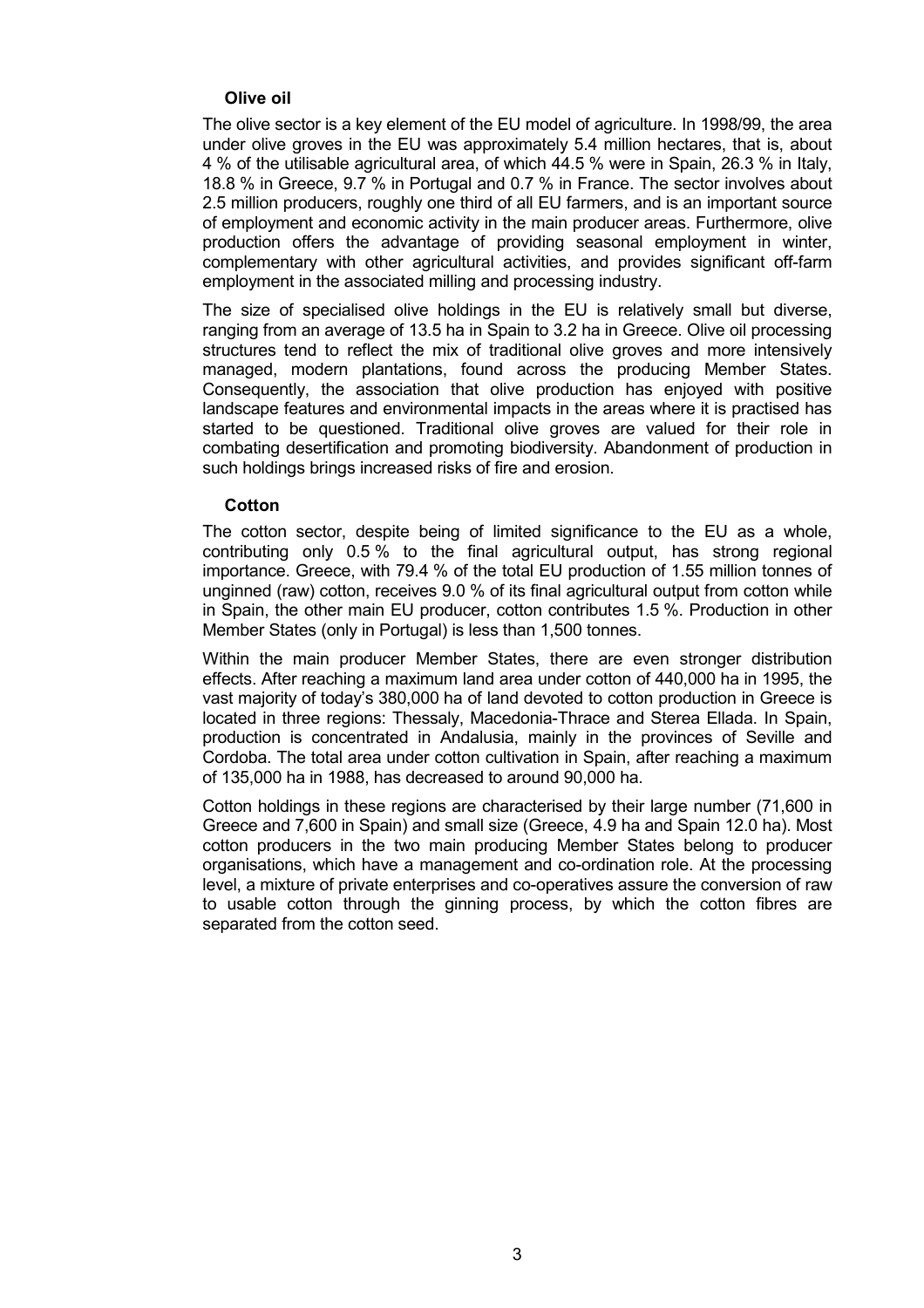# **Trade and situation in the world**

#### **Tobacco**

With 348,013 tonnes, corresponding to 5.4 % of world production, the EU is the fifth world producer of raw tobacco, behind China (38 %), Brazil (9 %), India (8 %), and USA (7 %).

The EU occupies a top position in the world tobacco trade. In the years 2000 to 2002, on average the EU imported (in value) 35 % of the unmanufactured tobacco traded in the world, but only 5 % of the manufactured tobacco. In the same period, EU exports accounted for 8 % of unmanufactured and almost 20 % of manufactured tobacco. In absolute value the EU is a net importer of unmanufactured tobacco and a net exporter of manufactured tobacco.

#### **Olive oil**

The EU dominates world production, with harvests that have steadily grown in the nineties, especially in Spain, to a record of 2.46 million tonnes of virgin olive oil in 2001/02. Olive production, however, is noted for its fluctuations, determined by the biological production cycle and susceptibility to weather variations. Tunisia, Turkey, Syria and Morocco are the other main olive oil producers. They account for about 20 % of total world production. While production in other regions of the world is currently negligible in comparison to that in the Mediterranean basin, some countries without an olive oil tradition appear to be willing to invest in this sector.

Historically, olive oil consumption tended to be high only in traditional producer countries. While olive oil still only represents about 3 % of total world oil consumption, since 1995/96 demand has risen at a rate of about 6 % per year, in the light of olive oilís positive image in terms of health and quality. Apart from the EU, main markets for olive oil are the United States of America, Japan, Canada, Australia and Brazil.

Thus, trade has become an important feature of the olive oil market in the EU, which has doubled its exports, in the last ten years to almost 324.000 tonnes in 2001/02, mostly in bottled form. Imports, on the other hand, mainly to Italy, remained relatively stable, with the exception of the poor production years in Tunisia, the main importer to the EU.

#### **Cotton**

Trade in the sector is generally referred to in terms of ginned cotton. As a producer, the EU is a minor player on the international scene, contributing only about 2;5 % to total world production. The latter, now at 19.9 million tonnes, practically doubled in the last forty years, mostly due to yield improvements. The chief producing countries, having retained their relative importance for the last two decades, remain China (22.6 %), the USA (20.1 %), India (13.1 %) and Pakistan (9.0 %).

The EU, with 708,000 tonnes of imports and 227,000 tonnes of exported ginned cotton, is the major net importer on the world scene. China alternates between net import and export, depending on the state of its own harvest. Brazil and South-east Asia are also significant importers of cotton for their manufacturing industries, having little or no production themselves, though Brazil has appeared recently as a new producer country, of about 800,000 tonnes of cotton over the last few years.